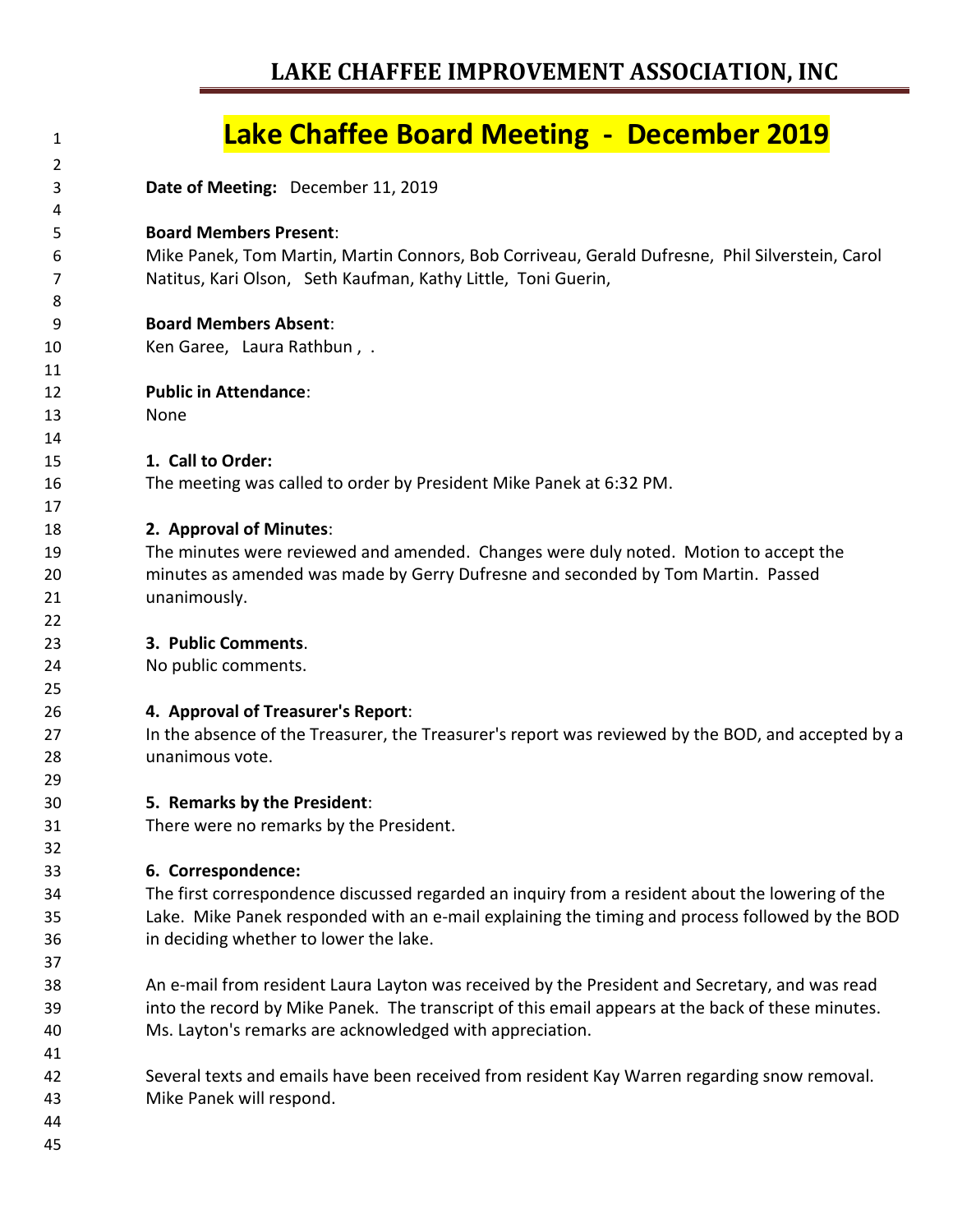Correspondence was received by Mike Panek regarding a boat illegally parked on LCIA property. He will send a letter to the owner regarding removal of the boat. Two emails were sent to Mike Panek from Adam Shooksm 7 Armitage Court regarding water accumulation around his property. Phil Silverstein pointed out that the pipe that drains that water might be collapsing due to age. Mike Panek will investigate and seek solutions to remedy this situation. An e-mail was received by Jean Pillo of the Eastern Connecticut Conservation District was received regarding LCIA participation in a study of all lakes in 060—zip codes. The LCIA will not pursue this at this time. **7. Chairperson's Reports: a. Boat Launch and Boat Dock**: Chairman reported that these facilities were not requiring attention at this time. **b. Constable**: Gerry Dufresne reported that some car break-ins have been reported; many of these have been vehicles that had been left unlocked. Violations regarding illegal use of ATVs, snow-mobiles, and golf-carts appear to be continuing. Mike Panek will send letters to residents who appear to be involved, explaining the LCIA ordinances, and detailing penalties that are authorized. **c. Beaches – Main & Mothers**: The Beach Chairperson was not in attendance, but it was reported that the paddle boat has been removed. Leaves need to be removed from both beaches before the first snow. **d. Dam**: Kari Olson received an e-mail from the consultant who is preparing the Emergency Plan inquiring if the clearing had been completed on the back of the dam. The trimming has not been completed due to accumulated snow-fall. The next opportunity for clearing will be after Christmas, when Gerry Dufresne returns. **e. Environmental Chairperson** The Environmental Chairperson was not in attendance; no issues or concerns were raised. **f. Roads:**  There have been two plowing events since the November meeting. One complaint was received by Mike Panek. There have been many positive comments regarding the plowing services. **g. Fund Raising:** Nothing to report this month.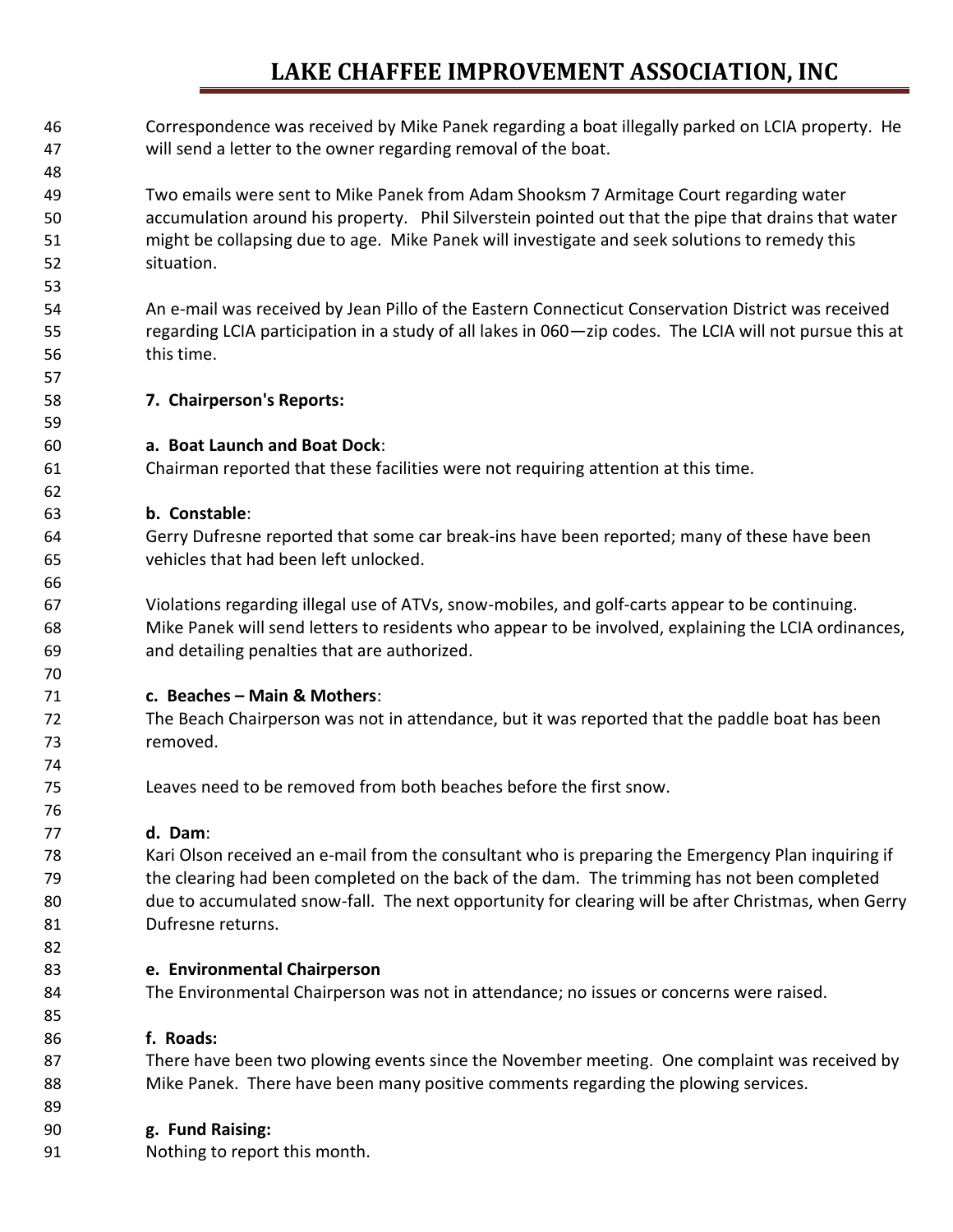| h. Tax Collection:                                                                                  |
|-----------------------------------------------------------------------------------------------------|
| Some checks have been received for overdue payments. No additional actions are planned in the       |
| short term.                                                                                         |
|                                                                                                     |
| i. Hall:                                                                                            |
|                                                                                                     |
| There was one rental at the end of November that was successful. There is another scheduled for     |
| next week.                                                                                          |
|                                                                                                     |
| The tank was pumped today $(12/11/19)$ .                                                            |
|                                                                                                     |
| i. Website:                                                                                         |
| No updates due to the Website chairperson's absence.                                                |
|                                                                                                     |
| 8. Old Business:                                                                                    |
| The resident involved in the tree removal project signed a letter regarding reimbursement to the    |
| LCIA for removal costs. There was discussion of various ways to pursue this matter. Kari Olson will |
| work on it after Christmas.                                                                         |
|                                                                                                     |
| 9. New Business:                                                                                    |
| No new business.                                                                                    |
|                                                                                                     |
| 10. Adjournment: Gerry motioned to adjourn at 8:02, seconded by Kathy Little, passed                |
| unanimously.                                                                                        |
|                                                                                                     |
|                                                                                                     |
|                                                                                                     |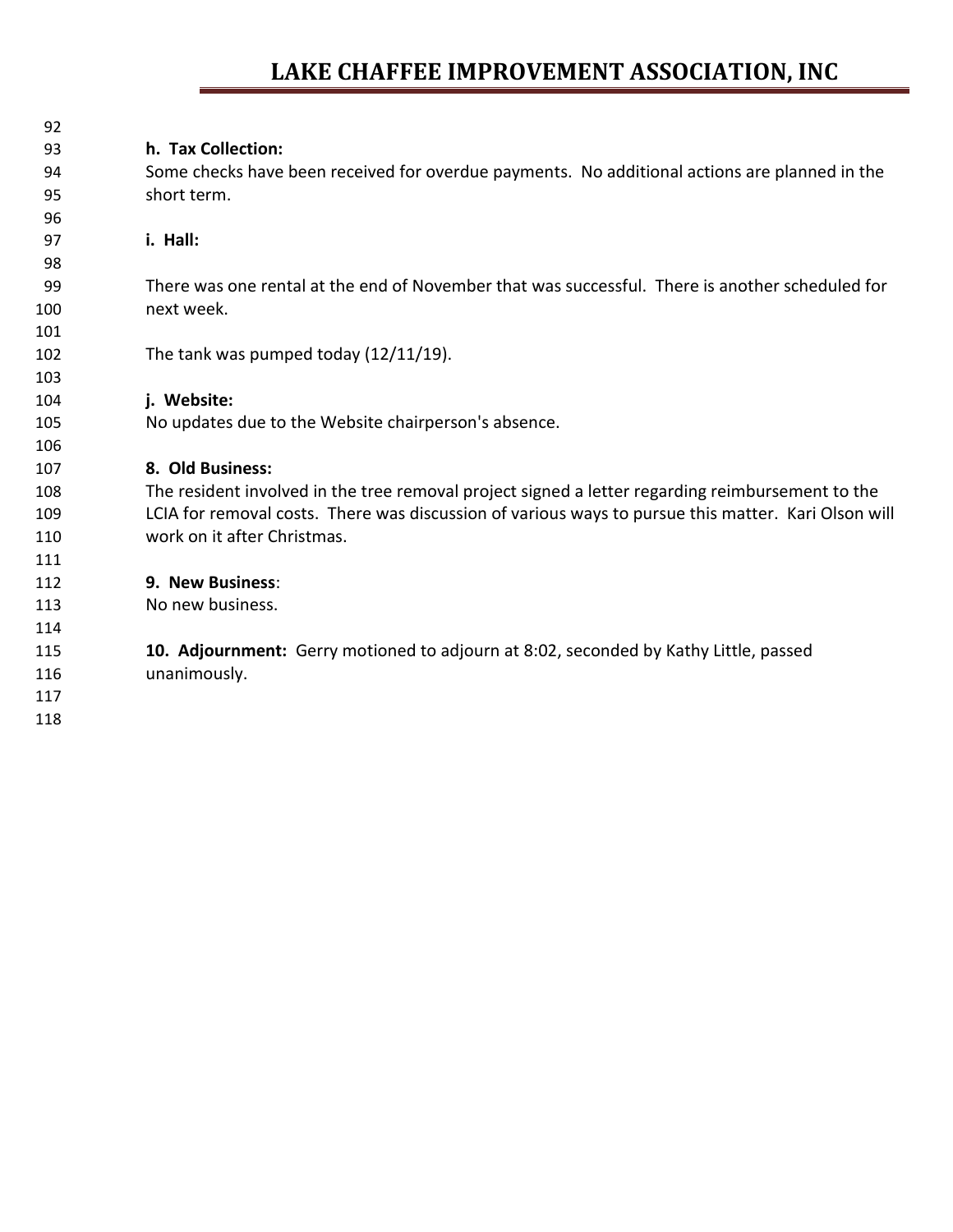#### EMAIL RECEIVED FROM LAURIE LAYTON:

*Hi Mike and all the LCIA board members,*

 *This is Laurie Layton at 147 Lake View Drive. I just wanted to thank the mystery neighbor who came over today and plowed a good portion of my driveway. Truly our neighbors and community can bring tears to ones eyes. This gentleman came and was gone before I could put my shoes on to thank him. Ironically enough I have two repair*  technicians due this afternoon who stated they could not come unless the driveway was plowed. I had been *working at it a little at a time.*

128<br>129 *This has been a difficult several months for me due to the loss of my husband, and the community has been overwhelming in their kindness and support. I cannot think of a better place to live and I think it is important that*  we be reminded what a fabulous community we are.

- 132<br>133 *Thank you again mystery plower from the bottom of my heart.*
- 134<br>135 *Laurie Layton*